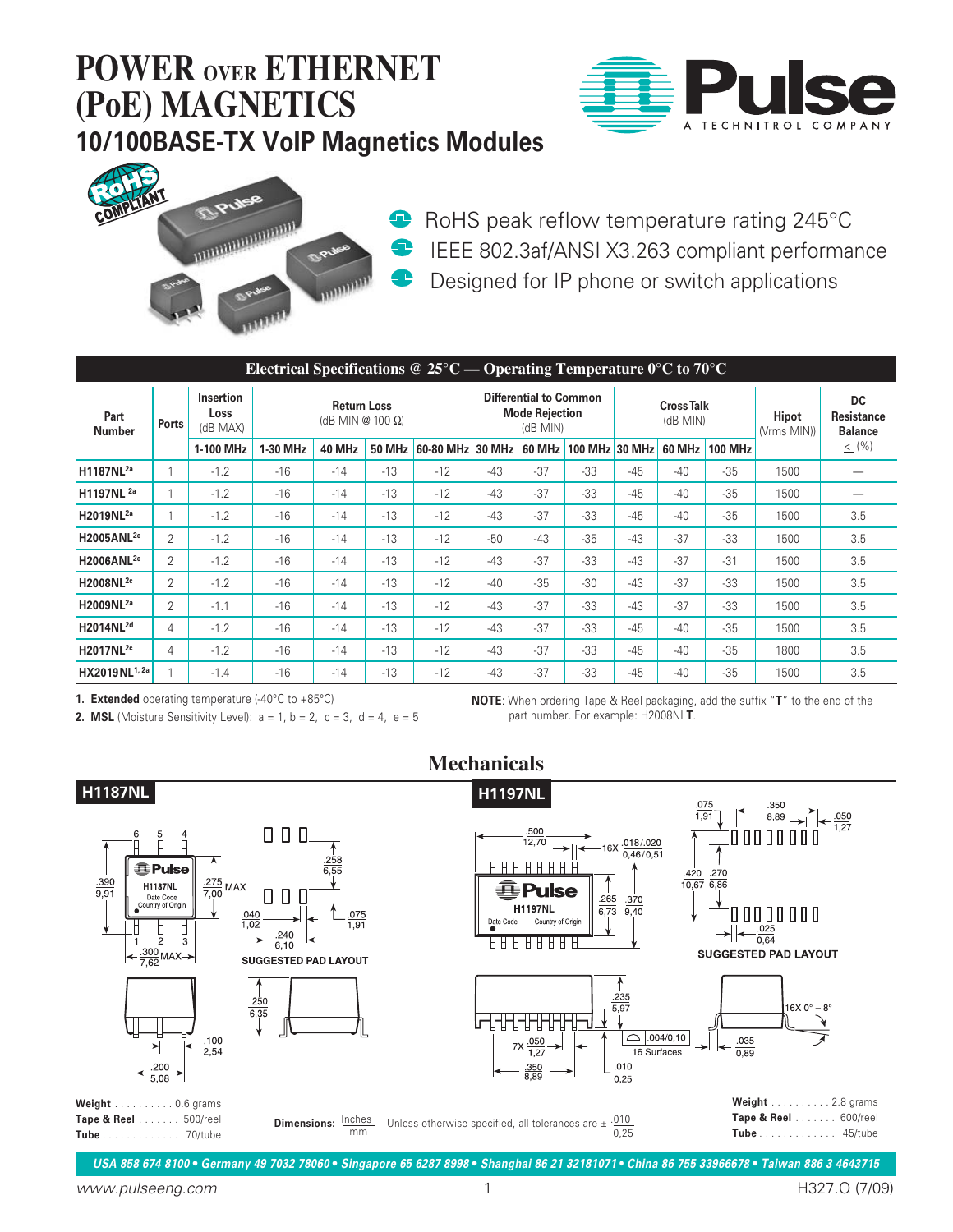

**Mechanicals**

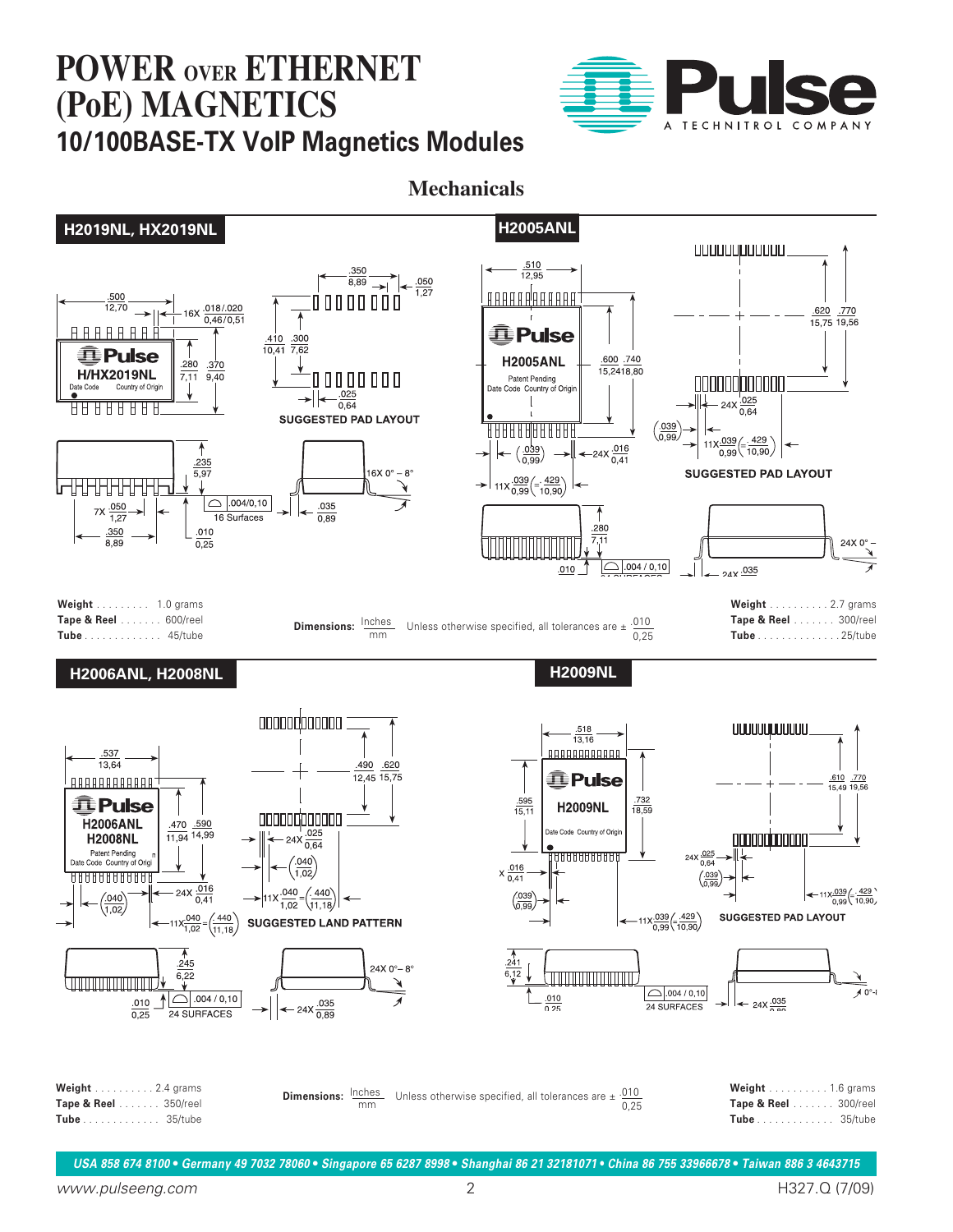

## **Mechanicals (continued)**



#### **Schematics**

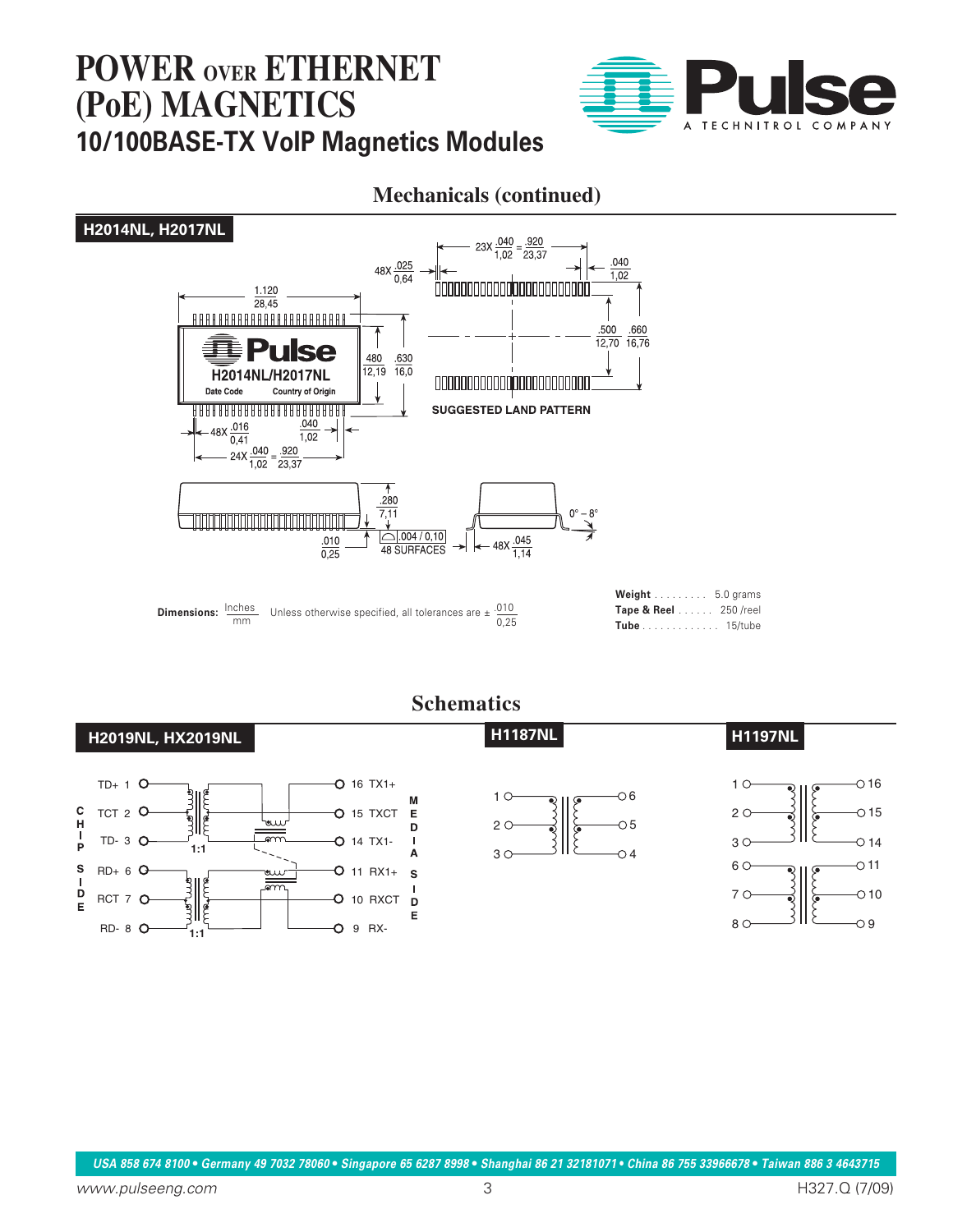

### **Schematics** *(continued)*



**H2008NL H2009NL**